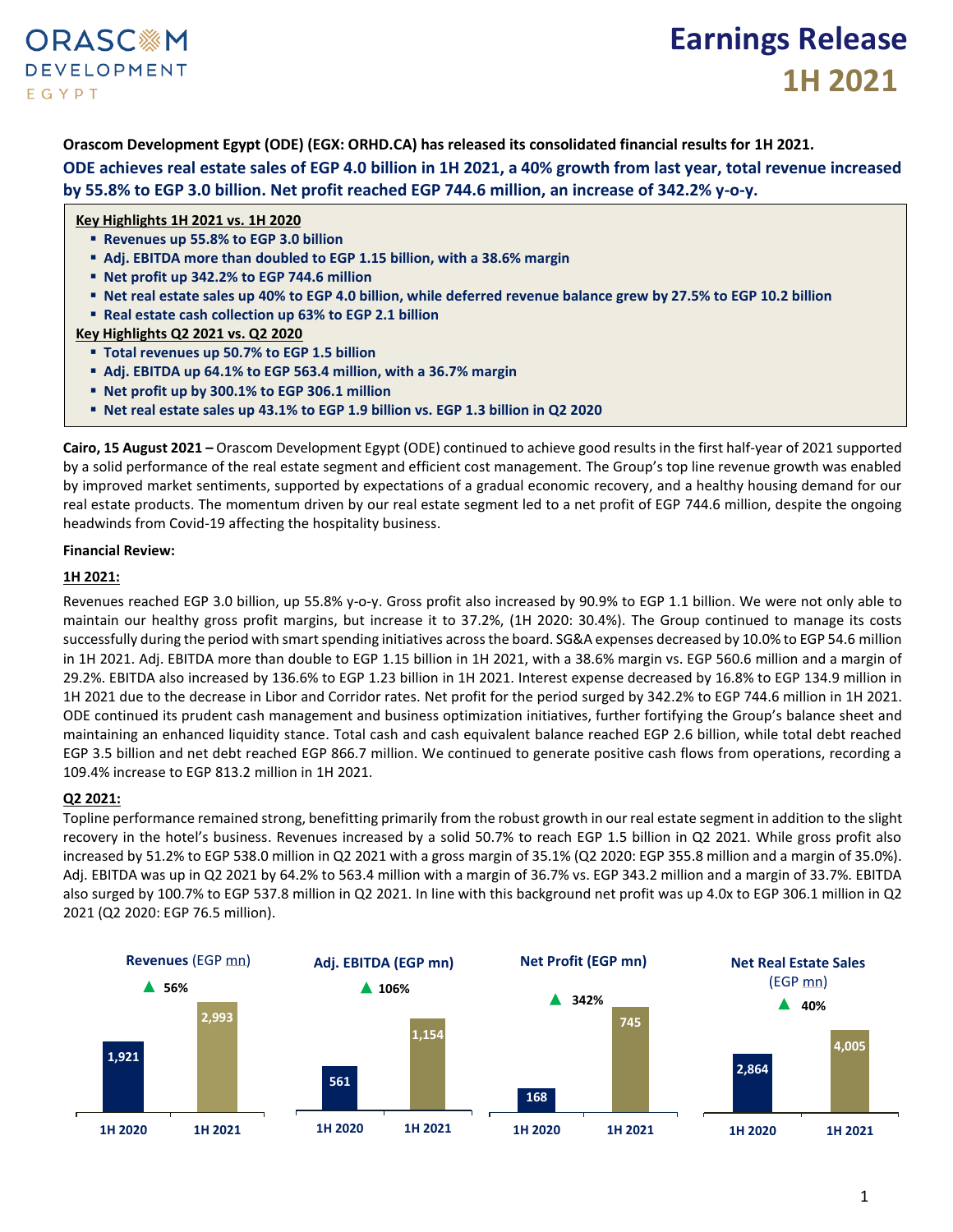### **Group Real Estate: Achieved new sales of EGP 4.0 billion in 1H 2021, a growth of 40% y-o-y, translating into revenue growth of 112.7% coupled with accelerated construction activities across all destinations.**

New net sales amounted to EGP 4.0 billion in 1H 2021, a growth of 40**%** y-o-y, translating into 647 units sold. The surge in new sales was supported by the steady improvements in home buying transactions across all projects. It is worth mentioning that 1H 2020 sales figures included EGP 509.1 million of commercial sales. Excluding commercial sales, net sales would have increased by 68.7% vs. EGP 2.3 billion in 1H 2020. El Gouna was the largest contributor to new sales (51%), O West (34%) and Makadi Heights (15%). Real estate revenues increased by 112.7% to EGP 2.3 billion and Adj. EBITDA increased by 164.9% to EGP 1.1 billion in 1H 2021. Real estate deferred revenue that is yet to be recognized until 2026 increased by 27.5% to EGP 10.2 billion in 1H 2021. Total real estate portfolio receivables increased by 38.4% to EGP 14.2 billion in 1H 2021. While real estate cash collections increased by 63% to EGP 2.1 billion in 1H 2021.

#### **Group Hotels: Demand has improved during the second quarter and expects the positive momentum to continue**

The results for 1H 2021 are not entirely comparable to the results for 1H 2020 given that operations of our hotels were suspended starting mid-March 2020; until almost end of Q2 2020. Like the global hospitality industry, our hospitality business remains the hardest hit segment due to widespread travel restrictions and lockdowns. While the global economic activity continues to recover from depressed levels as many governments partially ease lockdown restrictions, resurgent covid-19 outbreaks in some countries pose downside risks. We have seen signs that there is a significant amount of pent-up demand, and we look forward to welcoming travelers in increasing numbers to our 24 hotel properties. As we did in 2020, ODE continues to keep a close eye on protecting its cash and lower hotel operating costs, which mitigated the impact of disruptions on the liquidity position of these assets. As vaccine deployment accelerated and lockdowns eased across the nation, our portfolio continued to gather revenue momentum through Q2 2021 whereby revenues were up by 68.6% to EGP 160.5 million compared to the EGP 95.2 million in Q1 2021 and managed to report a positive Adj. EBITDA of EGP 36.4 million vs. the negative EGP 6.6 million in Q1 2021. During 1H 2021 revenues of the segment were down by 8.0% to EGP 255.7 million, while Adj. EBITDA increased by 117.4% to EGP 26.3 million.

#### **Group Destination Management - Enhanced performance resulted from the successful restructuring implementation**

Destination management continued with its positive performance since the beginning of the year and managed to report a solid set of results, securing a recurring revenue stream to the group, despite the ups and downs of the tourism cycles. Revenues during 1H 2021 increased by 29.3% to EGP 410.1 million (1H 2020: EGP 317.2 million) while Adj. EBITDA also increased by 76.1% to EGP 75.9 million in 1H 2021 vs. EGP 43.1 million in 1H 2020. The enhanced performance of the segment resulted from the successful restructuring implementation.

#### **Details on the Destinations**

#### **El Gouna**

Net real estate sales increased by 66.1% to EGP 2.0 billion (1H 2020: EGP 1.2 billion). Average selling prices were up by 9.8% to reach EGP 60,945/sqm in 1H 2021. We added new inventory of USD 22 million in "Cyan" a real estate project offering a mix of standalone villas and townhouses. We continued to meet all our contractual delivery dates and handed over 193 units to date out of the planned 278 units during 2021. Real estate revenues increased by 37.8% to EGP 1.35 billion in 1H 2021 (1H 2020: EGP 979.5 million).

El Gouna hotels are still impacted by covid-19, nevertheless occupancy levels increased from 26% at a TRevPAR of EGP 407 in Q1 2021, to 33% at a TREVPAR of EGP 690 in Q2 2021. While conversion continues to be mainly driven by the transient local business, demand from the international market did gain momentum It is worth mentioning that the government had allowed hotels to operate with 70% of their capacity starting July 4, 2021. During Q2, we achieved a meaningful sequential increase in revenue, despite the decrease in travel due to Covid-19 whereby Q2 2021 revenues increased by 70.6% to EGP 154.5 million and occupancy of 33% vs. EGP 90.6 million in Q1 2021 and occupancy of 26%. 1H 2021 hotels revenue remained stable reaching EGP 245.1 million. Nevertheless, immediate implementation of cost saving, and cash preservation measures resulted in an overall positive GOP of EGP 67.4 million in 1H 2021 up 163.3% (1H 2020: EGP 25.6 million). While occupancy rates reached 29% in 1H 2021.

Destination management continued its positive momentum backed by increase in extended-stay from El Gouna homeowners in addition to the successful restructuring implementation, whereby revenues increased by 31.7% in 1H 2021 to EGP 398.5 million (1H 2020: EGP 302.6 million). Total revenues for El Gouna were up 22.1% to EGP 2.0 billion in 1H 2021 (1H 2020: EGP 1.6 billion).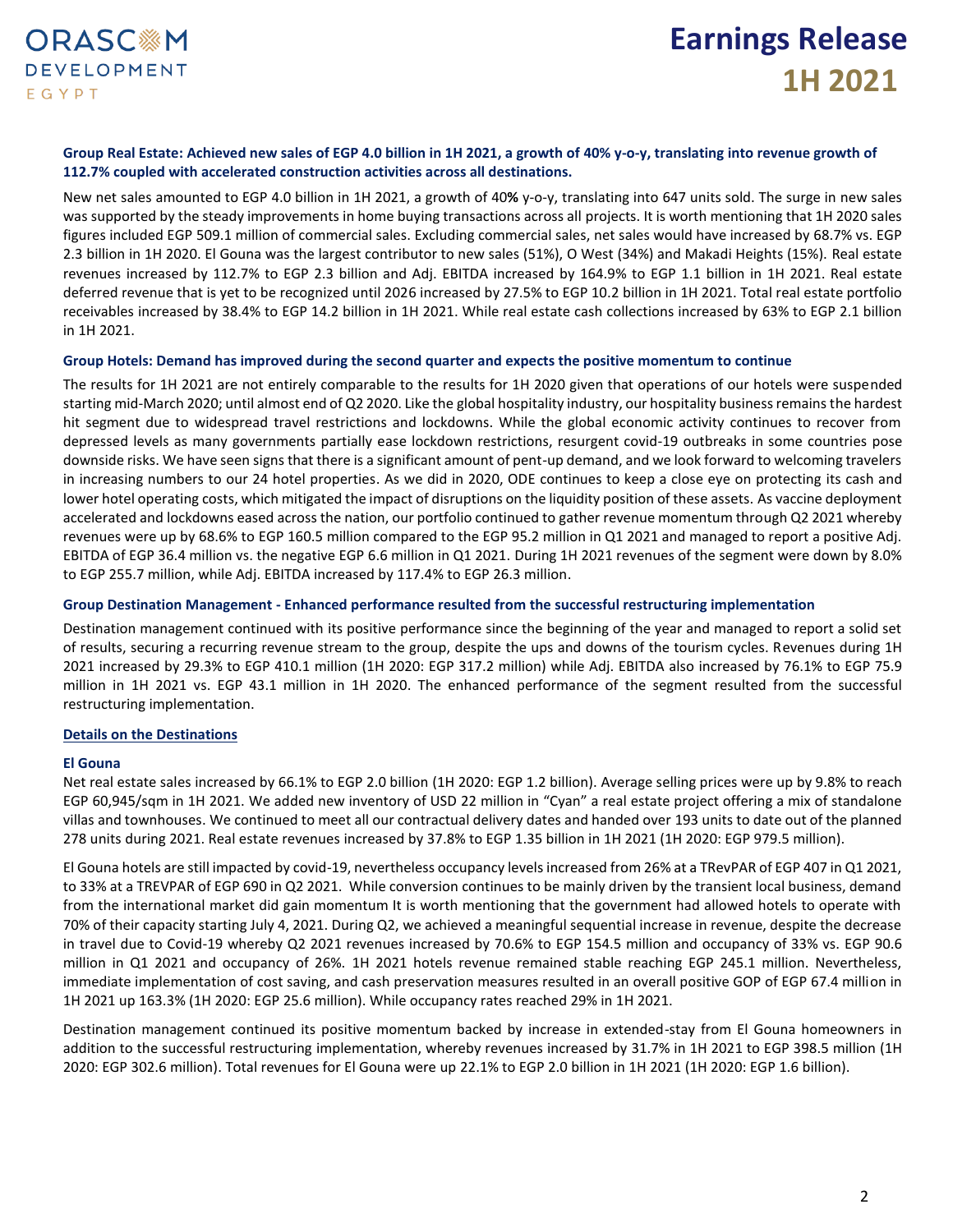### **O West**

Net real estate sales reached EGP 1.35 billion in 1H 2021 vs. EGP 1.5 billion in 1H 2020. It is worth mentioning that 1H 2020 sales figures included EGP 509.1 million of commercial sales. Excluding those commercial sales, net sales would have increased by 34.5% to EGP 1.35 billion in 1H 2021 vs. EGP 1.0 billion in 1H 2020. We also managed to increase our average selling prices by 21.3% to EGP 28,345/sqm. Speeding up construction pace of which 423 skeleton keys are already being visible. While construction of O West apartments (185 units) started early June 2021. During the quarter a total of 118 new memberships were added to O West Club (membership fee is EGP 180,000), securing a steady recurring income flow to ODE. Total revenues of O West increased by 219.4% to EGP 731.0 million (1H 2020: EGP 228.9 million).

#### **Makadi Heights**

Makadi Heights continued to record stellar operational and financial results with net sales of 583.9 million, 402.1% increase over the EGP 116.3 million reported in 1H 2020. We also continued to increase our average selling prices by 69.6% to EGP 28,311/sqm in 1H 2021. Real estate revenues increased by 29.7x to EGP 243.3 million in 1H 2021 (1H 2020: EGP 8.2 million) benefiting from continuous increase in construction pace across the project. Outstanding commercial leasing progress is being witnessed in the destination with signing multiple agreements, all planning to begin operations in Q3 2021. Destination management segment revenues also increased by 36.5% to EGP 10.1 million in 1H 2021. Total revenues from Makadi destination increased by 13.2x to EGP 253.4 million (1H 2020: EGP 19.2 million).

### **Taba Heights**

Taba Heights continues to struggle due to Covid impact and remains the most challenging destination to ODE. To date, only Strand hotel and Mosaique hotels are open out of the six existing hotels. Total revenues decreased by 68.3% to EGP 9.2 million in 1H 2021 as a result of the limited occupancy rates which reached 5% during 1H 2021. Nevertheless, the cash burn rate reduction with several cost savings initiatives in place narrowed the GOP losses down by 49.6% to EGP 14.2 million in 1H 2021.

#### **Update on compensation claim of the Egyptian Ministry of Environment**

On 3 August 2021, ODE announced that it had received a notice from the Environment Protection Agency of Egypt's Ministry of Environment of a claim for environmental compensation in relation to the group's El Gouna destination without further substantiating the claim or its basis. The Ministry of Environment has provided no further information or supporting documentation since and has failed to respond to ODE's repeated requests for further information and clarification. ODE will continue to make appropriate inquiries and take any required action and will provide updates in case of any relevant developments.

#### **Outlook 2021: Path towards a sustained recovery**

Looking into 2021, visibility remains limited as demand may still be impacted by the ongoing fluid circumstances resulting from the pandemic and the timing of the vaccine roll-out. Accordingly, ODE still stands with its earlier position and abstains from providing fullyear guidance on its 2021 results; however, we remain diligent in providing updates of the evolving situation during all our quarterly results calls and market communications as needed.

We enter the second half of the year with strong momentum and are positioned to grow and continue to deliver strong returns. For the remainder of the year, we are planning to continue accelerating our real estate construction, ultimately increasing the real segment's revenues. We will also leverage on our town management's operation and steady growth. Further expanding the number of residents, demonstrating our successes in disciplined deliveries and correct targeting across all destinations. We will also provide attractive offerings for start-ups and entrepreneurs, encouraging them to come set ground in our destinations.

For the hotels segment, in July the Russian government announced that airlines can resume charter flight operations to the Egyptian resorts. The resumption of flights is expected in August 2021. While the Russians were not the typical guests in El Gouna, nevertheless, the return of Russian guests is expected to support occupancy rates at competing destinations (including Hurghada, a typical market for the Russians), which should have a positive spillover effect on both occupancy and room rates at El Gouna, hence, indirectly supporting the destination. That said, we are planning to start a more focused approach to target Russian tourists to capitalize on their return, until other core markets are actively back. Moreover, this step should also encourage less stringent travel restrictions from other countries, further supporting occupancy levels over the medium-term. Additionally, the Group will continue to keep a close eye on protecting its cash balance and monitoring its costs. Today, all our efforts are focused on the recovery of the tourism sector. With global business trends improving slightly now with the ramp-up of the vaccine. We are optimistic that tourism will return to some level of normalcy.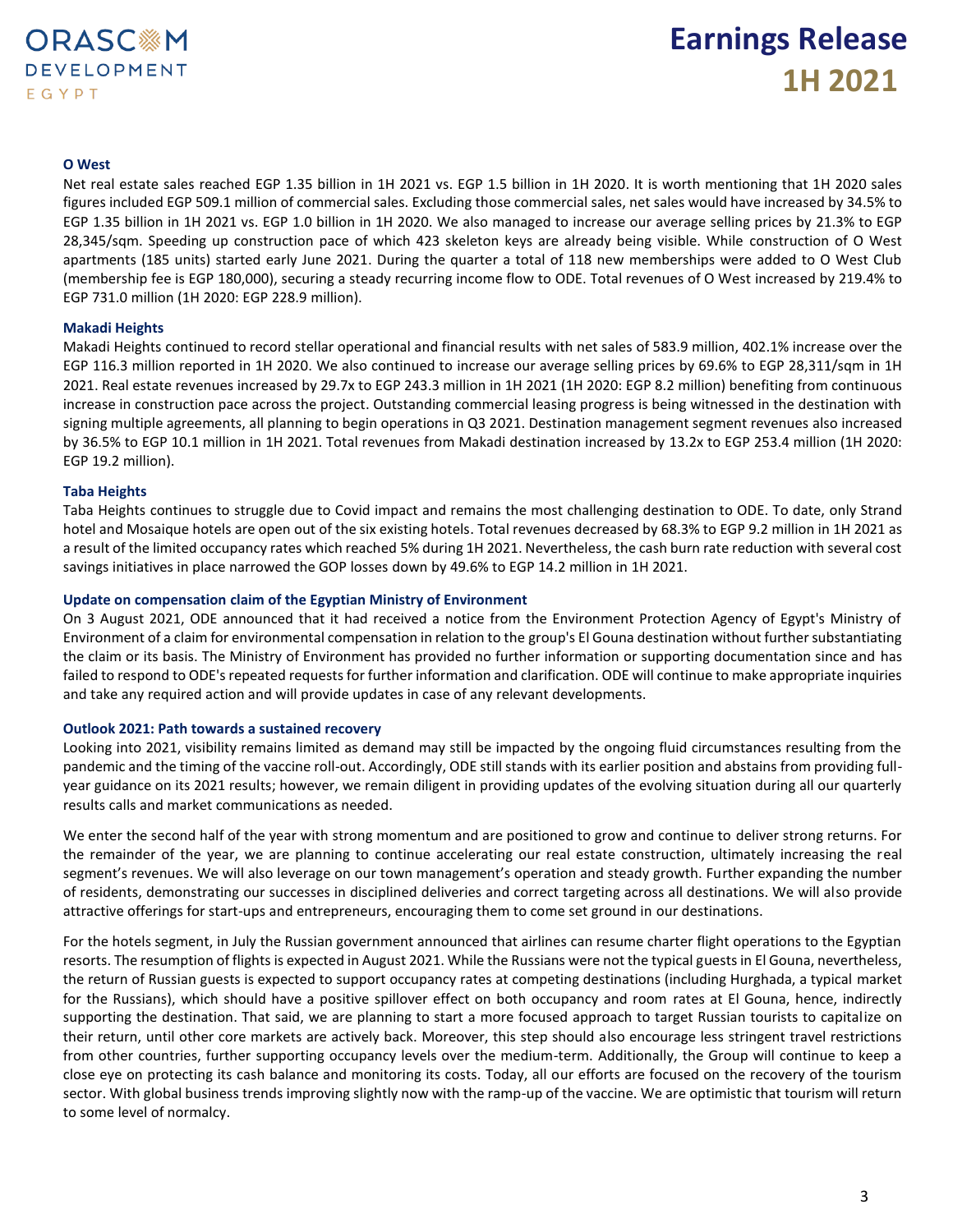# **Key Figures for the 1H/Q2 2021/20:**

| <b>Revenue by Segment (EGPmn)</b> | Q2 2021 | Q2 2020 | 1H 2021   | 1H 2020    |
|-----------------------------------|---------|---------|-----------|------------|
| <b>Hotels</b>                     | 160.5   | 12.8    | 255.7     | 277.8      |
| <b>Real Estate</b>                | 1,146.2 | 633.2   | 2,327.5   | 1,094.2    |
| Land                              |         | 232.0   |           | 232.0      |
| <b>Town Management</b>            | 226.6   | 139.4   | 410.1     | 317.2      |
| <b>ODE Group</b>                  | 1,533.3 | 1,017.4 | 2,993.3   | 1,921.2    |
|                                   |         |         |           |            |
| (EGPmn)                           | Q2 2021 | Q2 2020 | 1H 2021   | 1H 2020    |
| <b>Revenue</b>                    | 1,533.3 | 1,017.4 | 2,993.3   | 1,921.2    |
| Cost of sales                     | (995.3) | (661.6) | (1,880.4) | (1, 338.1) |
| <b>Gross profit</b>               | 538.0   | 355.8   | 1,112.9   | 583.1      |
| Gross profit margin               | 35.1%   | 35.0%   | 37.2%     | 30.4%      |
| Investment income                 | 55.1    | 18.1    | 96.0      | 38.2       |
| Administrative expenses           | (29.7)  | (30.7)  | (54.6)    | (60.7)     |
| <b>Opt. EBITDA</b>                | 563.4   | 343.2   | 1,154.3   | 560.6      |
| Adj. EBITDA margin                | 36.7%   | 33.7%   | 38.6%     | 29.2%      |
| Other gains/losses                | (48.9)  | (86.1)  | 33.5      | (77.8)     |
| Share of associates gains/losses  | 23.3    | 10.8    | 44.0      | 37.8       |
| <b>EBITDA</b>                     | 537.8   | 267.9   | 1,231.8   | 520.6      |
| Depreciation                      | (43.8)  | (46.1)  | (87.4)    | (91.9)     |
| <b>Finance costs</b>              | (64.8)  | (82.5)  | (134.9)   | (162.1)    |
| Income tax expense                | (123.1) | (62.8)  | (264.9)   | (98.2)     |
| <b>Net Profit for the period</b>  | 306.1   | 76.5    | 744.6     | 168.4      |
|                                   |         |         |           |            |
| <b>ODE shareholders</b>           | 277.3   | 83.9    | 686.2     | 181.0      |
| Non-controlling interest          | 28.8    | (7.4)   | 58.4      | (12.6)     |
| <b>Basic EPS (EGP)</b>            | 0.25    | 0.08    | 0.62      | 0.16       |

| (EGPmn)                                 | 30.06.21 | 31.12.20 |
|-----------------------------------------|----------|----------|
| Property, plant, and equipment          | 4,796.1  | 4,709.6  |
| Inventory                               | 8,087.8  | 7,721.9  |
| <b>Receivables</b>                      | 3,431.0  | 2,836.7  |
| Cash and bank balances                  | 1,905.9  | 1,671.7  |
| <b>Treasury bills</b>                   | 746.5    | 374.9    |
| Investments in associates               | 267.5    | 285.0    |
| Other assets                            | 1,409.3  | 1,295.1  |
| <b>Total assets</b>                     | 20,644.1 | 18,894.9 |
| <b>Borrowings</b>                       | 3,519.1  | 3,551.5  |
| Payables                                | 6,516.5  | 6,367.4  |
| <b>Provisions</b>                       | 428.7    | 383.5    |
| <b>Other Liabilities</b>                | 5,757.5  | 4,922.3  |
| <b>Total liabilities</b>                | 16,221.8 | 15,224.7 |
| Non-controlling interests               | 777.8    | 719.4    |
| Equity attributable to ODE shareholders | 3,644.5  | 2,950.8  |
| <b>Total liabilities and equity</b>     | 20,644.1 | 18.894.9 |